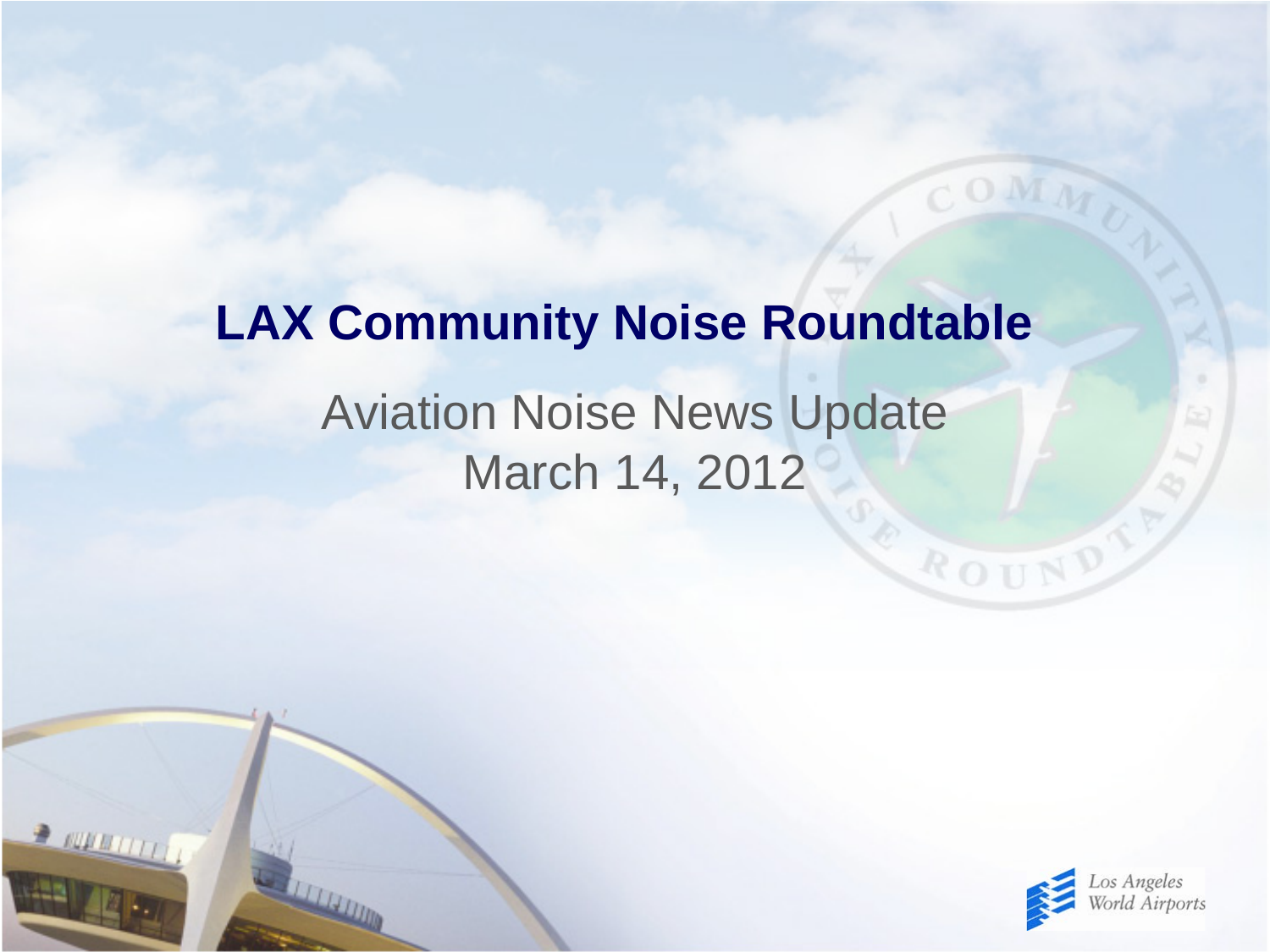### **Flight Planning Service To Add Noise Abatement Procedures**

- **ARINC Direct, based in Annapolis, MD, will add Noise Abatement Procedures as part of its flight planning package under an agreement with FlightRisk (R) and Whispertrack, LLC**
- **First flight planning service to provide Noise Abatement Procedures as standard information**
- **"The airport noise abatement procedures are often difficult to find, and they can appear in many different formats," says Gary Gambarani, Director, ARINC Direct.**
- **Airports use Whispertrack to create and manage their Noise Abatement Procedures**
- **ARINC Direct will disseminate the data to operators using their flight planning services**

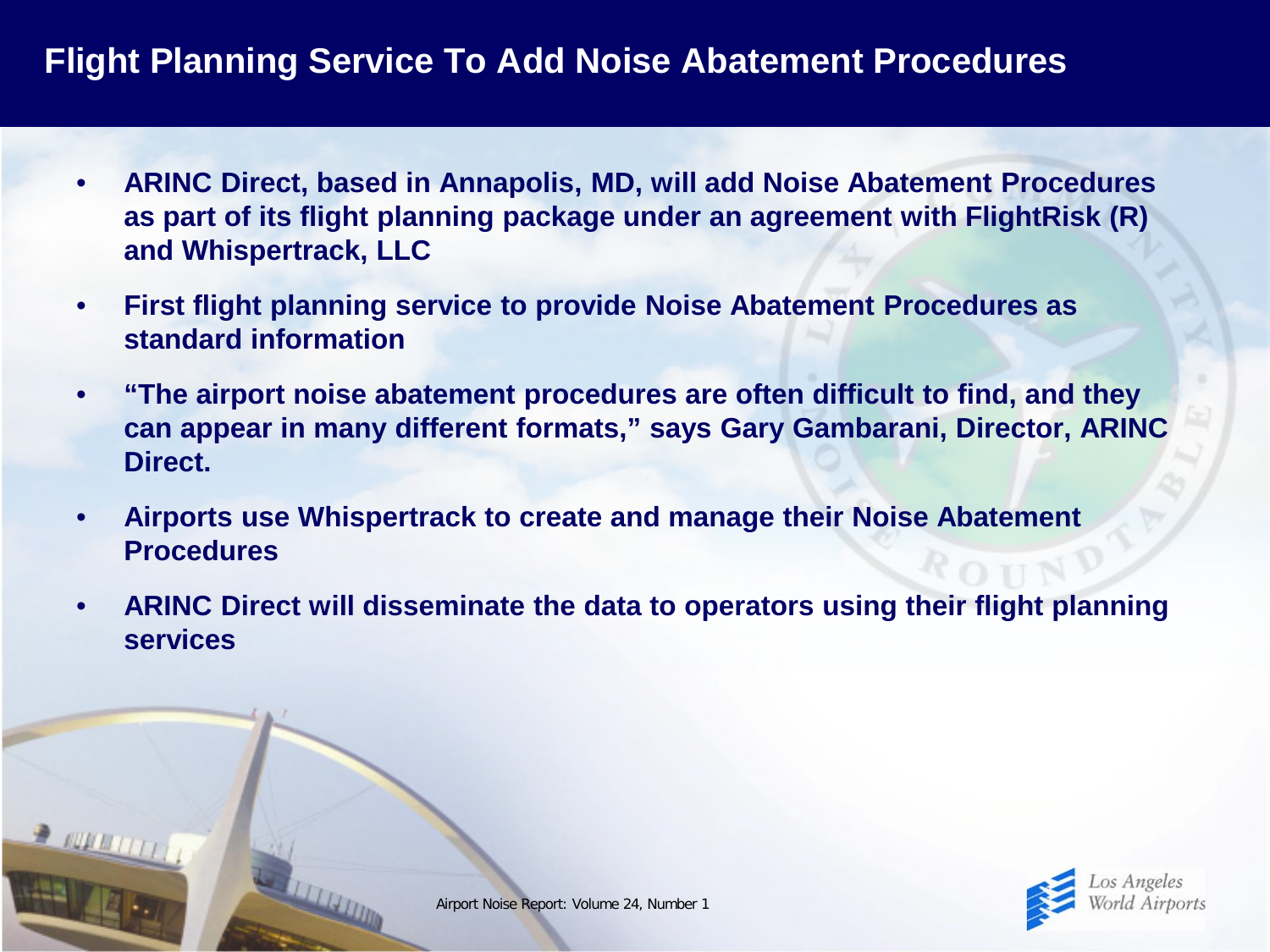### **FAA Modernization and Reform Act 2012**

- **President Obama signed the FAA Modernization and Reform Act 2012 on February 14, 2012**
- **Approved \$63 Billion Bill that funds U.S aviation programs for four years (2015)**
- **\$13.4 Billion for the four-year Airport Improvement Program**
- **Will help to modernize the national air traffic control system**
- **The FAA had operated under 23 straight temporary spending bills since the previous long-term budget expired in 2007**
- **Compromise struck on labor issues and the Essential Air Service Program**

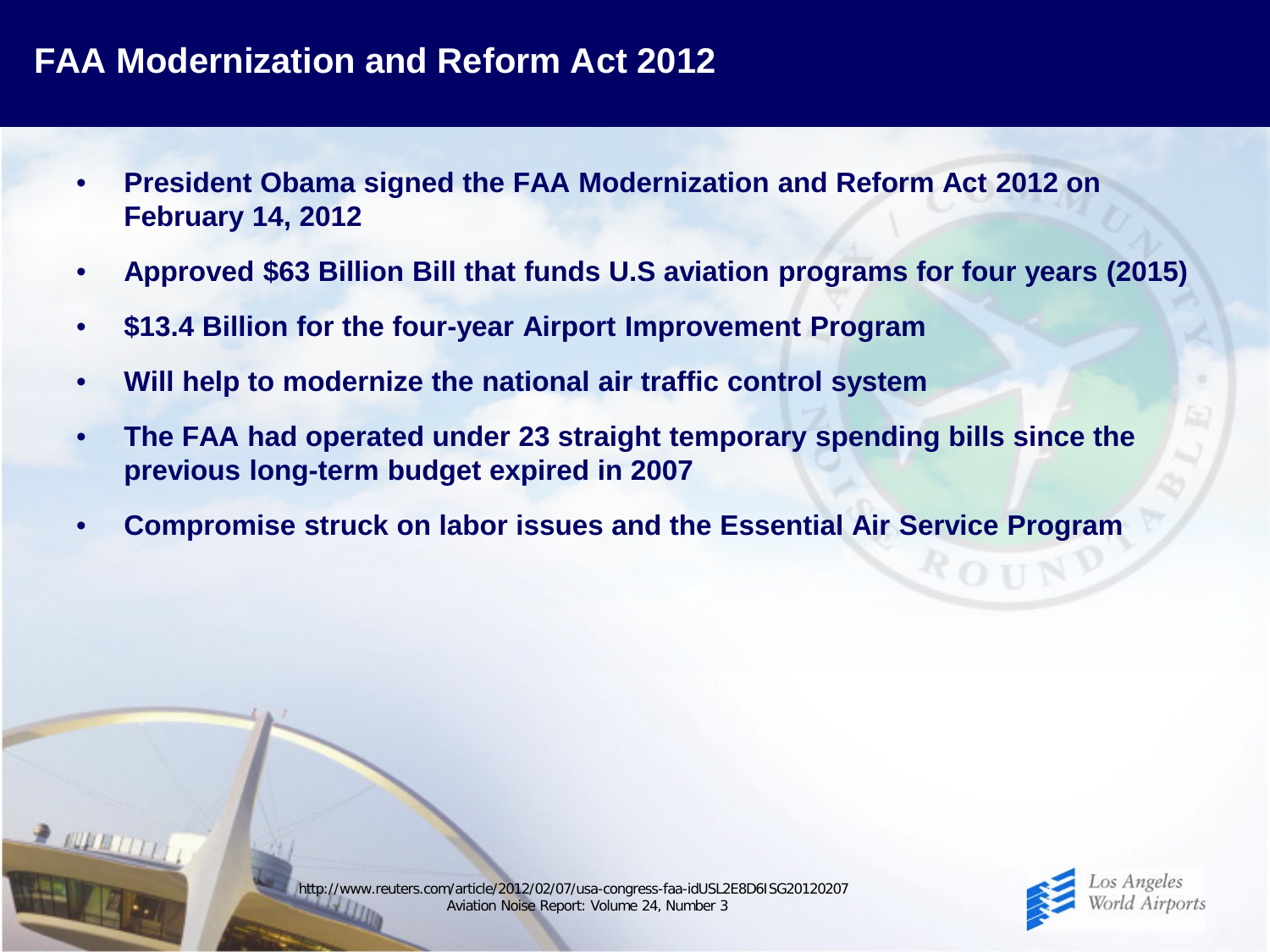- **Continues the streamlining of Environmental Reviews of RNAV/RNP procedures**
	- The agreement accelerates deployment of NextGen technologies
	- More efficient flight paths
	- Performance Based Navigation
	- Emissions Reduction
- **DOT offering low-interest credit support to help airlines purchase the necessary equipment for NextGen**
- **Requires FAA to give CATEX from environmental review to RNAV/RNP procedures if measurable reductions in fuel, emissions, and noise, on a per flight basis, can be achieved**

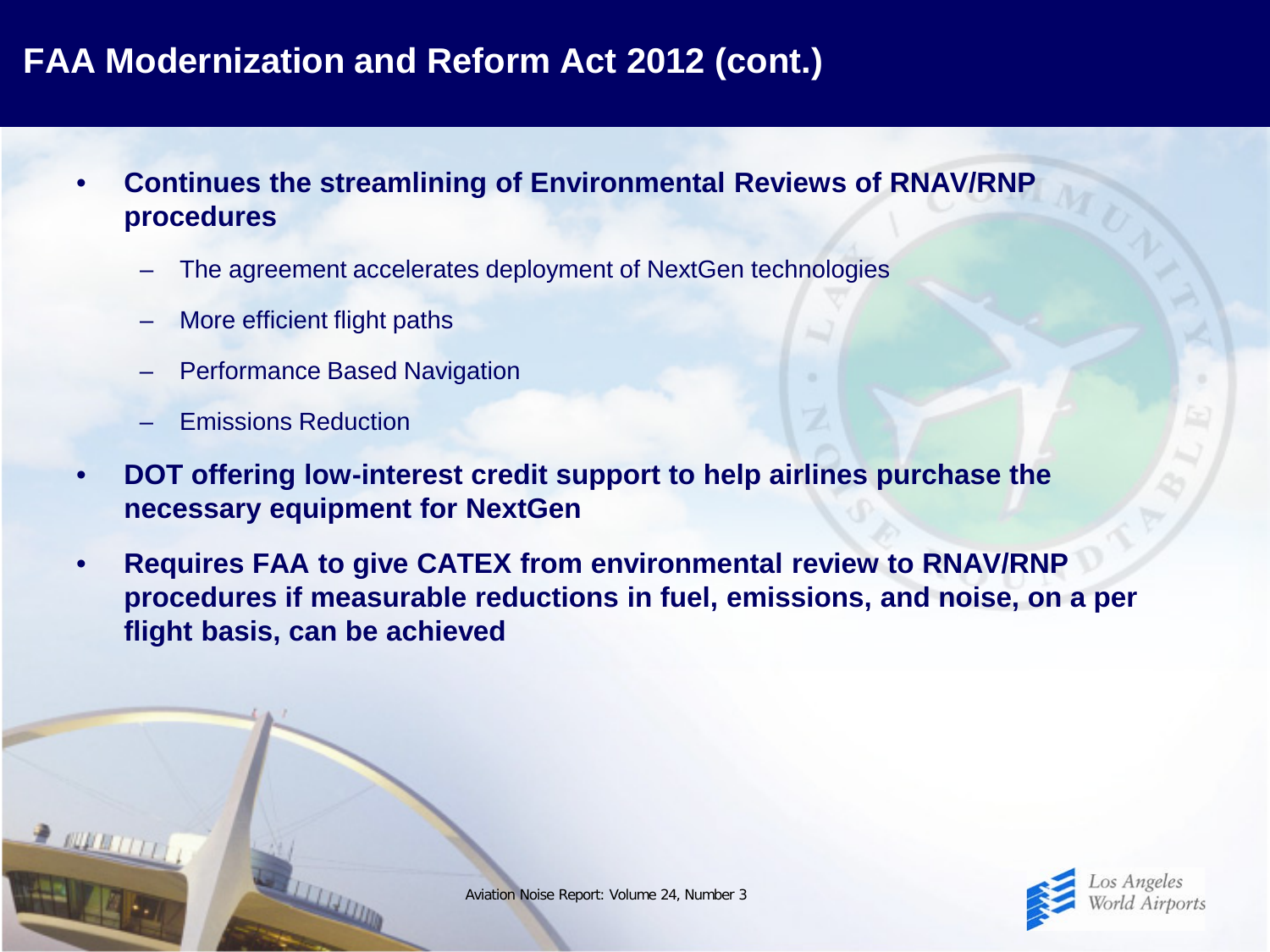#### • **Noise-Related Provisions**

- Authorize FAA to accept funds from airports to conduct special environmental studies for ongoing federally-funded airport projects
- Allows the Secretary of Transportation to make grants to airports on proposals to implement flight procedures at airports with approved Part 150 programs
- Revise requirements on acquiring land to permit an airport to keep any funds obtained from the sale of lands acquired for noise compatibility purposes
	- No requirement to return the proportion equal to the government share
- Specify that leasing, rather than selling, land that airports purchase with AIP grants but no longer need for NCP purposes, is not to be considered as proper disposal of such land
- Extends a program that allows state and local government to use AIP grants for airport compatible land use planning projects through September 30, 2015



Aviation Noise Report: Volume 24, Number 3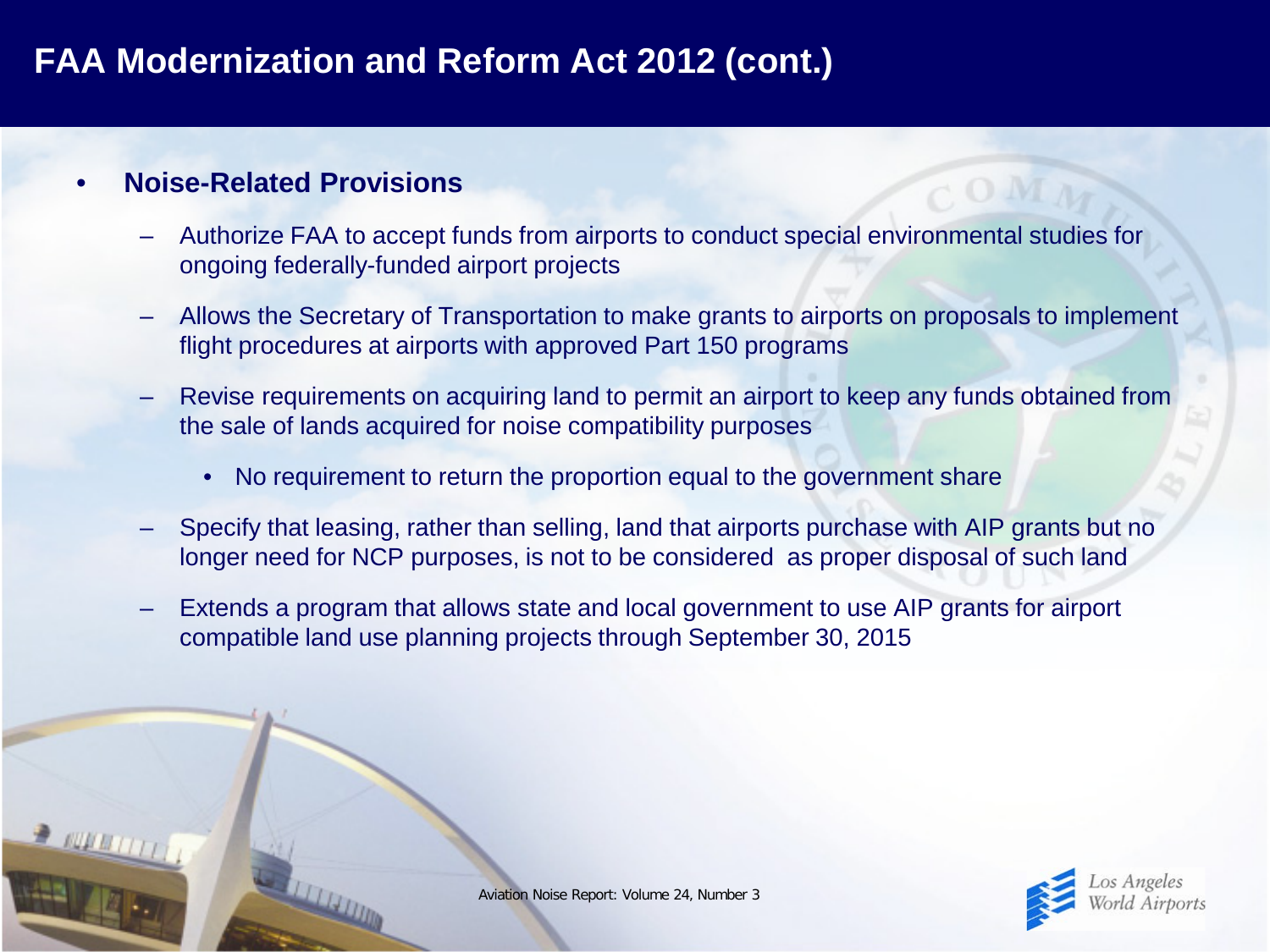#### • **Noise-Related Provisions (cont.)**

- Approving a project to acquire residential real property using federal financial assistance, the Secretary of Transportation shall ensure that the appraisal of property to be acquired disregards any decrease or increase in the fair market value of the real property caused by the project other than physical deterioration within reasonable control of the owner
- Require operators of large hub airports to publish on the internet web site a telephone number to receive aviation noise complaints
- Requires aircraft weighing less than 75,000 pounds that do not meet Stage 3 noise levels be phased out by December 31, 2015
- Authorizes \$168 million in research and development
	- NextGen Environment and Energy Environmental Management Systems for Advanced Noise and Emissions Reduction program
- Makes the Airport Cooperative Research Program permanent

Aviation Noise Report: Volume 24, Number 3,4

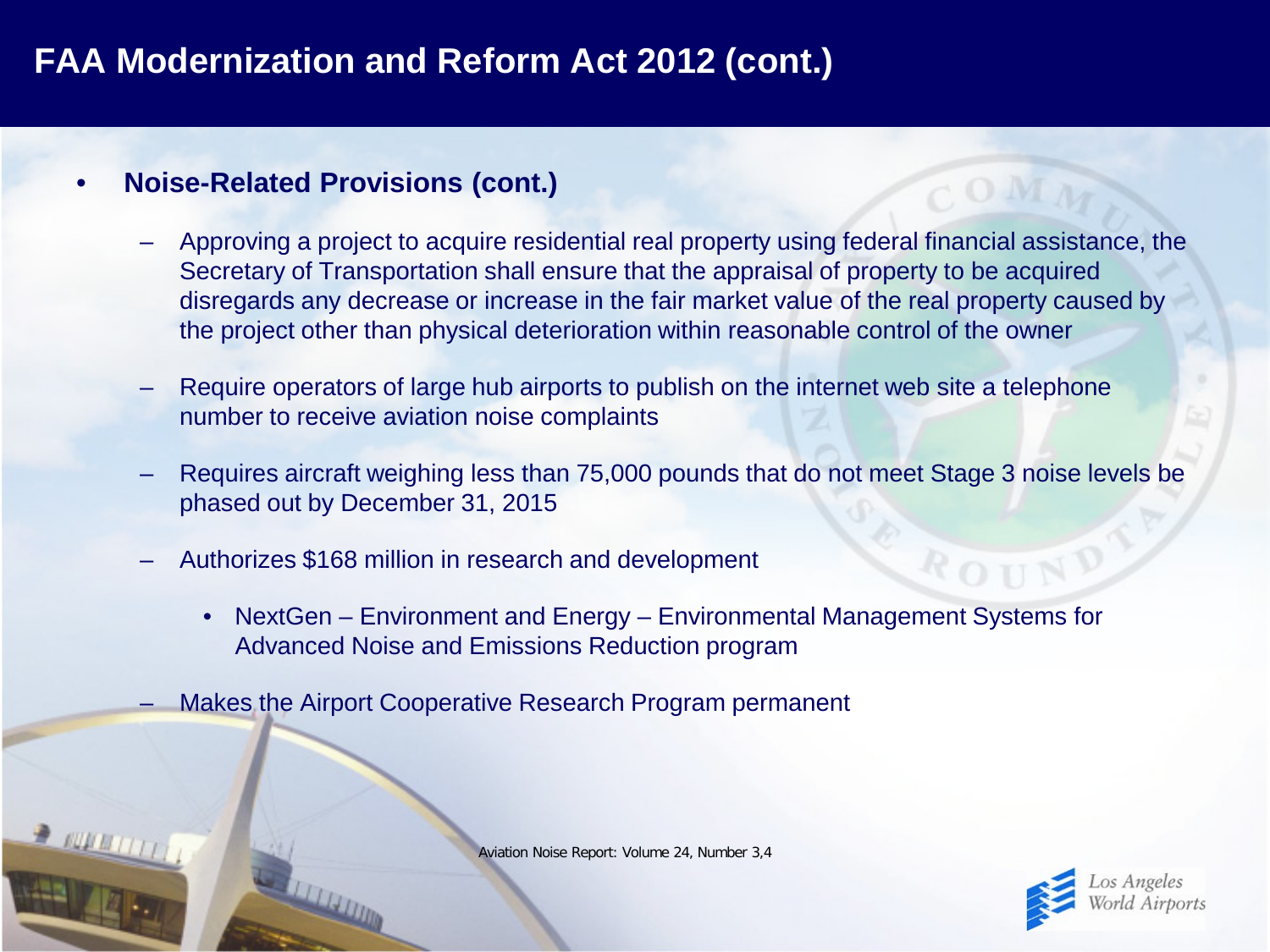#### • **Noise-Related Provisions (cont.)**

- Includes a "Sense of Congress" clause that states, "Los Angeles World Airports, the operator of Los Angeles International Airport (LAX)
	- (1) should consult on a regular basis with representatives of the community surrounding the airport regarding, (A) the ongoing operations of LAX; and (B) plans to expand, modify, or realign LAX facilities; and
	- (2) should include in such consultations any organization, the membership of which includes at least 100 individuals who reside within 10 miles of the airport, that notifies Los Angeles World Airports of its desire to be included in such consultations."

Aviation Noise Report: Volume 24, Number 3,4



ROHN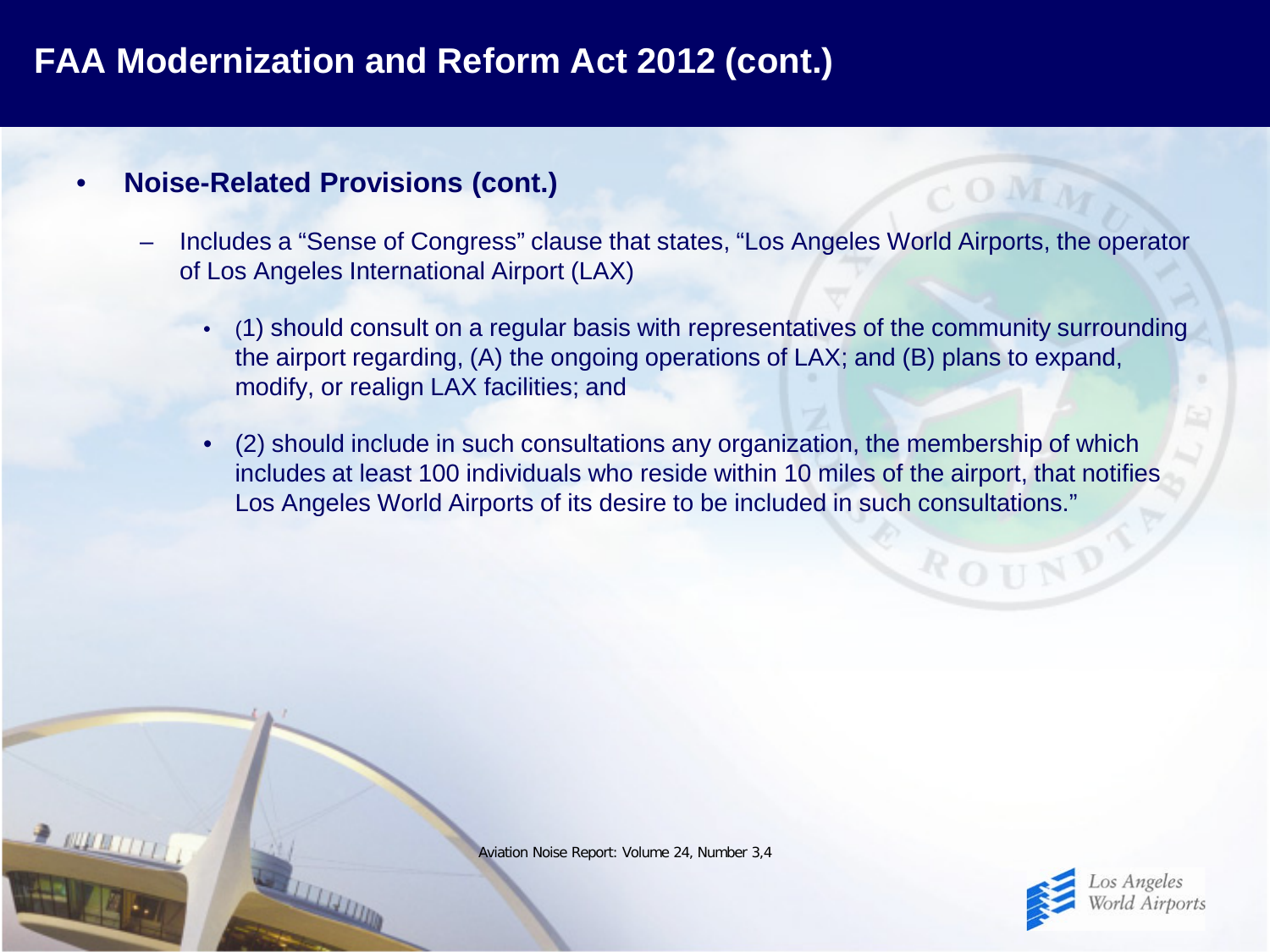### **NJCAAN Asks Obama to Veto Bill Because of CATEX to PBN Routes**

- **The New Jersey Coalition Against Aircraft Noise (NJCAAN) asked President Obama to veto the FAA reauthorization bill due to CatEx language**
- **NJCAAN concerns are likely to be echoed throughout the country as Performance Based Navigation (PBN) routes are implemented**
- **The NJCAAN President said the bill ". . .includes language that would exempt the FAA from providing appropriate review for NextGen flight pattern procedures with a CATEX exclusion provision."**
	- He went on to say, "It effectively would deny the Public its fundamental right to review and comment on NextGen flight patterns."





ROUN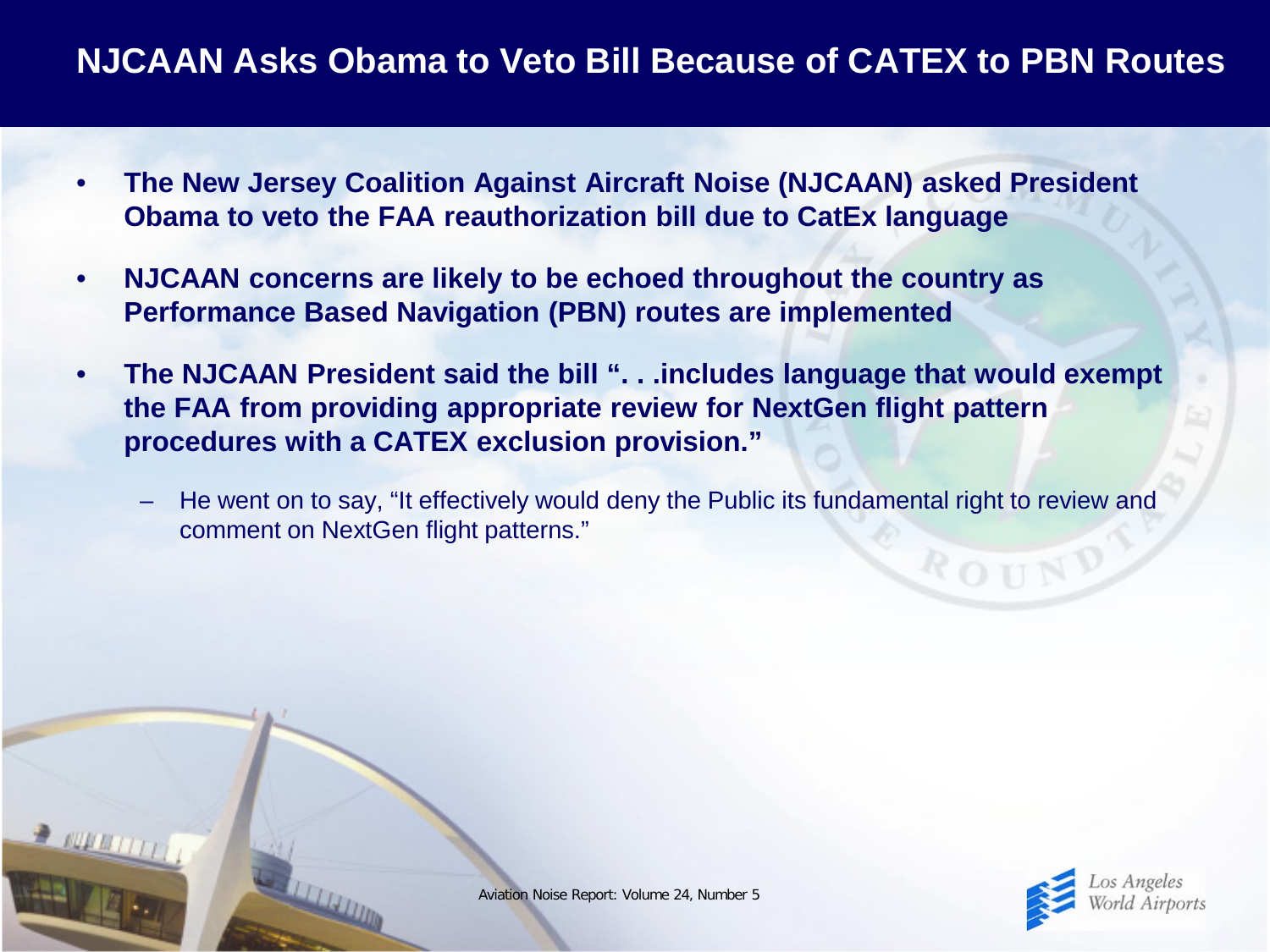# **Atlanta (ATL) and Charlotte (CLT) Metroplex Studies Underway**

- **FAA and Aviation Partners kicked off a collaborative effort in the Atlanta and Charlotte Metroplexes**
- **The effort is intended to:**
	- Make ATC more efficient
	- Help airlines improve on-time performance
	- Reduce emissions
- **The collaborative effort includes the FAA, NATCA, Delta Airlines, US Airways, and Atlanta and Charlotte-area airports**
- **The strategies for examination include:**
	- Departure and arrival procedures that will allow aircraft to fly without leveling off
	- Expanding Optimized Profile Descent (OPD) procedures into ATL and CLT
	- Shortening flight tracks to make them more direct
	- Designing satellite-based navigation procedures for reliever airports
	- Developing routes that will allow GA aircraft to fly through the metroplexes without entering controlled airspace
	- Raising the ceiling of airspace handled by the CLT TRACON from 14,000 ft. to 16,000 ft.

#### • **These services are expected to be implemented at all large metroplexes in the future**

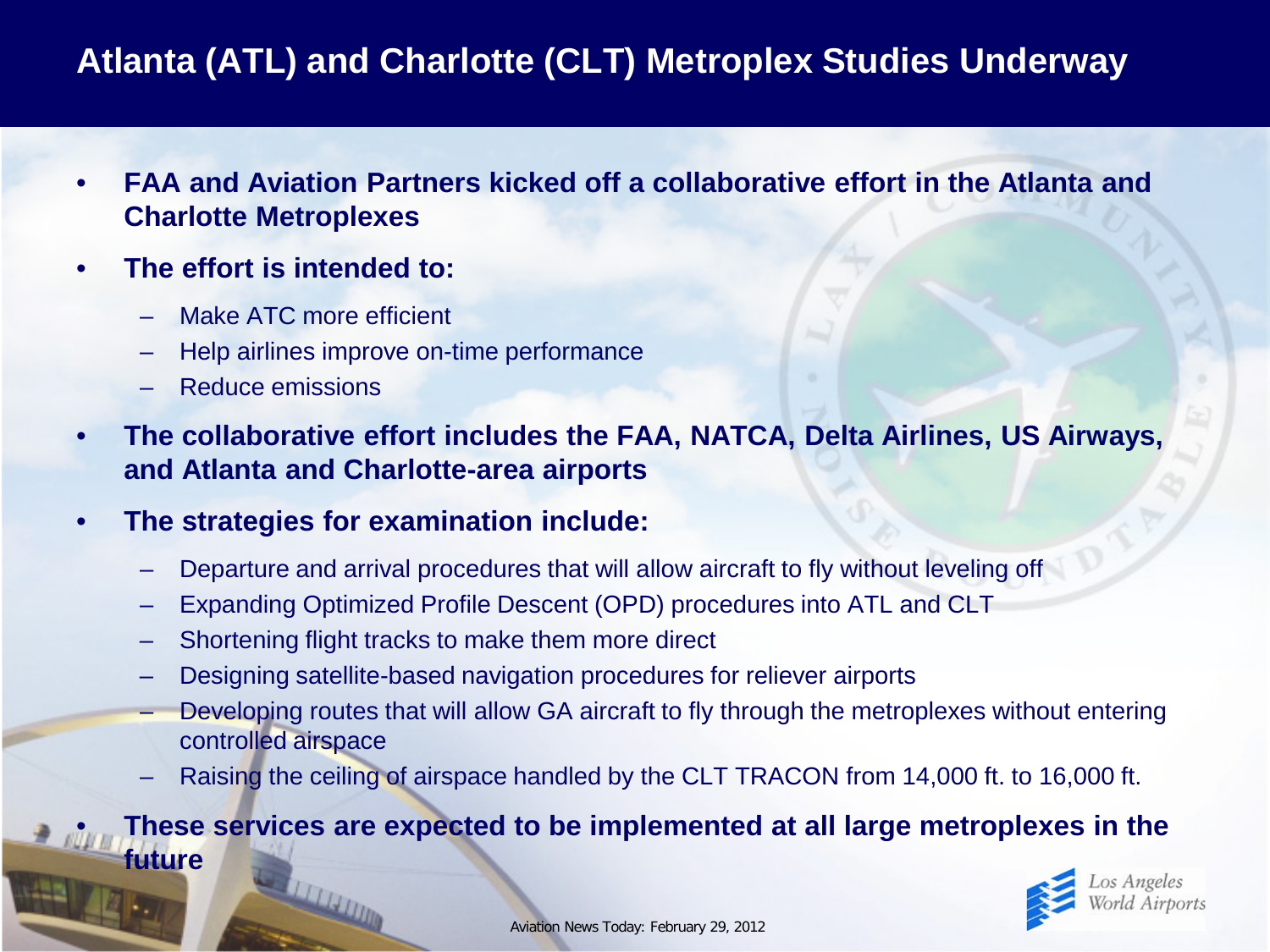### **Northern and Southern California Metroplex Studies Scheduled**

- **The Northern California Metroplex Study Design and Implementation kickoff meeting is scheduled for Monday, March 19, 2012**
- **The Southern California Metroplex Study Design and Implementation kickoff meeting is tentatively scheduled for October 2012**

March 3, 2012 E-mail from Steve May (FAA) to Denny Schneider (LAX Roundtable)

 $200000$ 



ROUN